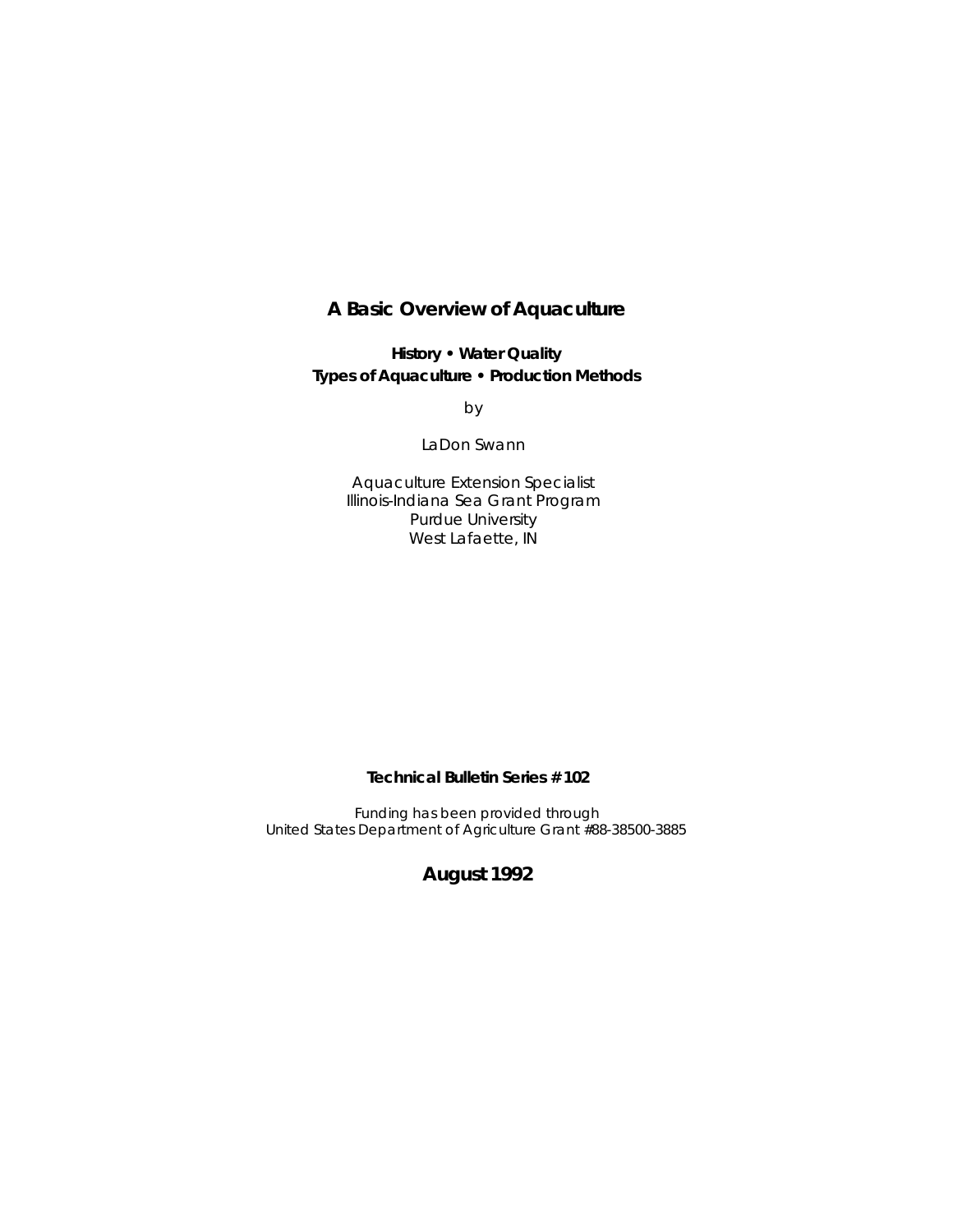# **Introduction**

Are you considering aquaculture as a new business or as a way of diversifying your existing business? If the answer to this question is yes, then you should ask yourself, "How much do I really know about aquaculture?"

There are many levels of knowledge of aquaculture—from the person who has many years experience in running a successful aquaculture operation, to the beginner who has an interest in, but really no knowledge of, what aquaculture is or involves. This publication is directed to those who have an interest in aquaculture, but who lack knowledge about it or experience in the business. The reader should note that this publication is not intended to be a complete introduction to aquaculture. It does not cover many important topics such as stocking, feeding, harvesting, transport, marketing, and others. In addition, the topics that are covered are not complete. Instead, the intention here is only to introduce some aspects of aquaculture.

# **History**

World fish farming was first practiced as long ago as 2000 B.C., in China. The Bible refers to fish ponds and sluices (Isaiah, Chapter 19, verse 10), and ornamental fish ponds appear in paintings from ancient Egypt. European aquaculture began sometime in the Middle Ages and transformed the "art" of Asian aquaculture into a science that studied spawning, pathology, and food webs. One of the most significant developments was the invention of culture methods for trout, which were being introduced into natural waters by the mid-1800s.

Aquaculture is a form of agriculture that involves the propagation, cultivation, and marketing of aquatic animals and plants in a controlled environment. The history of aquaculture in the United States can be traced back to the mid to late l9th century when pioneers began to supply brood fish, fingerlings, and lessons in fish husbandry to would-be aquaculturists. Until the early 1960s, commercial fish culture in the United States was mainly restricted to rainbow trout, bait fish, and a few warmwater species, such as the buffaloes, bass, and crappies. Many of these early attempts at fish husbandry failed because: (1) operators were not experienced in

fish culture, (2) ponds were not properly built, (3) low-value species were being raised, and (4) selected species lacked adequate technical support.

The now firmly established catfish industry, which originated in the southeastern United States, started in the late 1950s. Since then this industry has gone through four identifiable phases. The first, or pioneering phase (1960– 1970), was characterized by rapid expansion and relatively high production costs that resulted in low yields and inefficiency. The second phase (1971–1976) gave rise to major improvements in production and lower unit costs. Average annual yields increased from 1,500–2,000 pounds per acre (lb/acre) to 3,000–4,000 lb/acre. There was, however, a drastic shakeout of unprofitable and marginal producers when feed costs rose as a result of a scarcity of fish meal. The third phase (1977–1982) saw vastly improved productivity, greatly increased acreage, and lower production costs. The major sales outlet became the wholesale processing plant. The fourth phase (1982– 1989) saw a decreased rate of expansion in the catfish industry, while production of other aquaculture products such as salmon, striped bass, crawfish, and tilapia increased.

The growth of the catfish industry through the four phases mentioned has resulted in an increase in the industry's size from about 400 acres in 1960 to more than 161,000 acres and 410 million pounds processed in 1991. Economically, this production had a farm gate value of more than \$264 million. Mississippi dominates the industry with 59 percent of the acreage and 75 percent of the production. Today, the catfish industry's growth rate has slowed somewhat, but the potential for increased demands for catfish and other aquaculture products is very favorable.

There have been significant increases in demand for fish and seafood in the United States and throughout the world. Per capita consumption in the United States rose from 12.5 pounds in 1980 to 15.5 pounds in 1990, an increase of 19 percent. With the increased health consciousness in the United States, per capita consumption of aquaculture products will continue to increase. In addition, the supply of "wild" caught fish from conventional capture sources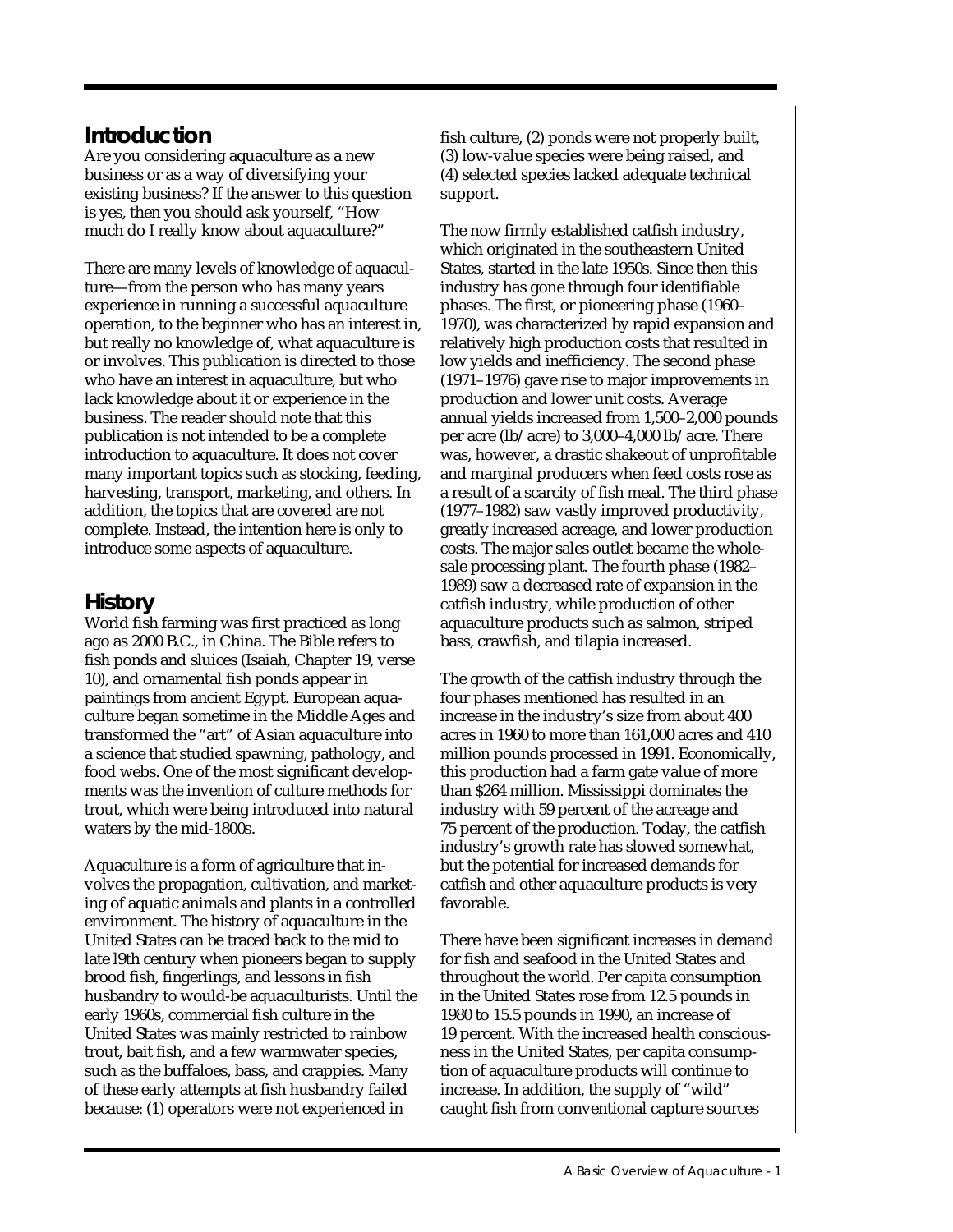has declined because of over-exploitation, pollution, and habitat destruction. These conditions will mean an ever-increasing demand for aquaculture products.

To fulfill the increased demand more people will enter the existing aquaculture industry, either at the production level or in a support position. Before doing so, the potential aquaculturist must understand more about aquaculture and what it involves. As stated, aquaculture is a form of agriculture, and many of the same management strategies are used. As in any agricultural enterprise, the aquacultural farmer tries to maximize yields (profits) while minimizing inputs (costs and labor). However, there are reasons why aquaculture can be more productive and profitable than land-based agriculture.

Meaningful comparisons of productivity are complicated, but fish have certain advantages over land animals in their suitability for farming. Being cold-blooded, fish do not have to expend energy in maintaining body temperature. Also, unlike land animals, they do not have to support their weight and should therefore be inherently more efficient at converting food into flesh. Because a fish farm uses a three-dimensional rearing area, fish have the added dimension of depth in which to grow, thus increasing yields on a per acre basis. Production in ponds can approach 10,000 pounds per acre annually compared to approximately 1,000 pounds per acre annually for beef cattle. In general, fish have a lower proportion of inedible bones and offal, which means a greater processed weight for the producer.



If there are so many advantages to aquaculture over land-based agriculture, why are more people not involved? There is no single answer to this question. Instead, one must first realize that aquaculture is still several decades behind traditional livestock husbandry in research and development. Virtually every aspect of aquaculture can still be improved. The lack of available information, the need for training in the husbandry of aquatic organisms, and the lack of suitable markets are three obstacles that impede the development of the aquaculture industry in the North Central Region.

In the following sections some of the basic concepts for the husbandry of aquatic organisms, specifically fish, will be discussed.

## **Water sources**

Water supply is the most important factor in selecting the proper location for an aquaculture facility. Aquatic organisms depend upon water for all their needs. Fish need water in which to breathe, eat, grow, and reproduce. Large quantities of water must be available year-round. If water is not available all the time, but there is some way to store it, then that site still may be suitable. The key, of course, is that water must always be available and in good supply.

Water sources can be classified as: wells, springs, groundwater, streams, rivers, lakes, and municipal. Of these seven possible sources, wells and springs rank the highest in terms of overall quality. Wells and springs are usually uncontaminated and have no unwanted fish or fish eggs. The only drawbacks to well and spring water are their low concentrations of dissolved oxygen (which fish need to breathe), and their high concentrations of dissolved gases such as carbon dioxide, and metals such as iron. These problems can be overcome. An example of a specialized use of well water is the warm water from geothermal wells being used to grow tropical food fish in such non-tropical areas as Idaho.

Groundwater sometimes is used where ponds are dug into the existing water table. This type of pond is generally less productive than ponds filled from other sources because of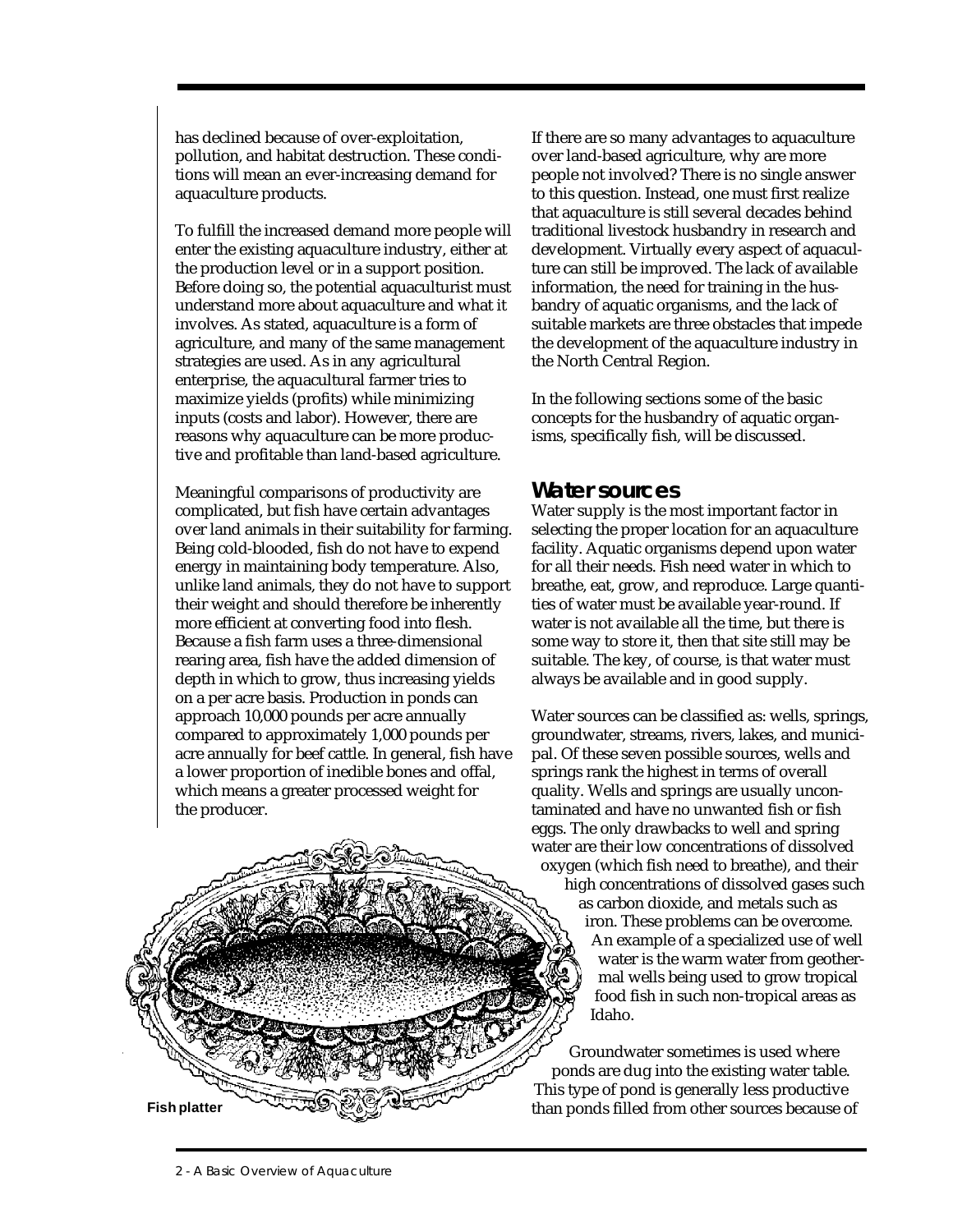the low productivity of the surrounding soil. Streams, rivers, and lakes also can be used to produce aquatic organisms, but they are subject to any contaminants that could wash in from the surrounding watershed. In addition, unwanted fish or fish eggs must be filtered from these existing water bodies.

## **Water quality**

To a great extent water quality determines the success or failure of a fish farming operation. Physical and chemical characteristics such as suspended solids, temperature, dissolved

gases, pH, mineral content, and the potential danger of toxic metals must be considered in the selection of a suitable water source. Of these



many water quality characteristics, only temperature, dissolved oxygen, ammonia, pH, and alkalinity will be discussed. In existing systems, a close watch should be kept on these critical

## **Temperature**

characteristics.

As mentioned, fish are cold-blooded organisms and assume approximately the same temperature as their surroundings. Metabolic rates increase rapidly as temperatures go up. Many biological activities such as spawning and egg hatching are geared to annual temperature changes in the natural environment. These temperatures vary according to the particular species. Fish are generally categorized into warmwater, coolwater, and coldwater based on

optimal growth temperatures. Channel catfish are an example of a warmwater species, with a temperature range for growth between 70° and 85°F. A temperature of 82°F is generally considered optimum for growth. This explains, in part, why catfish farming in the southern states, with their longer growing season, has been so successful.

Striped bass, hybrid striped bass, walleye, and yellow perch are examples of coolwater species. Ranges for optimum growth fall between 55° and 75°F. Temperatures in the upper end of this range are generally considered best for maximum growth for all coolwater species.

Coldwater species include all species of salmon and trout. Two of the more commonly cultured coldwater species in the North Central Region are rainbow trout, and to a lesser extent, brown trout. Their optimal temperature range for growth is 48°–60°F.

Ideally, species selection should be based partly on temperatures of the water supply.

Any attempt to match the fish with improper water temperatures will involve energy expenditures for heating or cooling to within the desired range. This added expense will subsequently reduce the farmer's profits.

## **Dissolved oxygen**

Like humans, fish require oxygen for respiration. Dissolved oxygen (DO) concentrations are expressed in parts per million (ppm) or milligrams per liter (mg/l). Both methods are the same since 1 mg/l is equal to 1 ppm. Some fish such as tilapia and carp are better adapted to withstand periodic low DO concentrations. However, concentrations greater than 4 to 5 ppm are required for good growth in fish. The oxygen that fish need to breathe also is consumed by the breakdown of fish wastes and uneaten feed.

Oxygen enters the water in three ways: (1) through air diffusing into the water at the

surface,



**Plentiful vs. shortage of oxygen**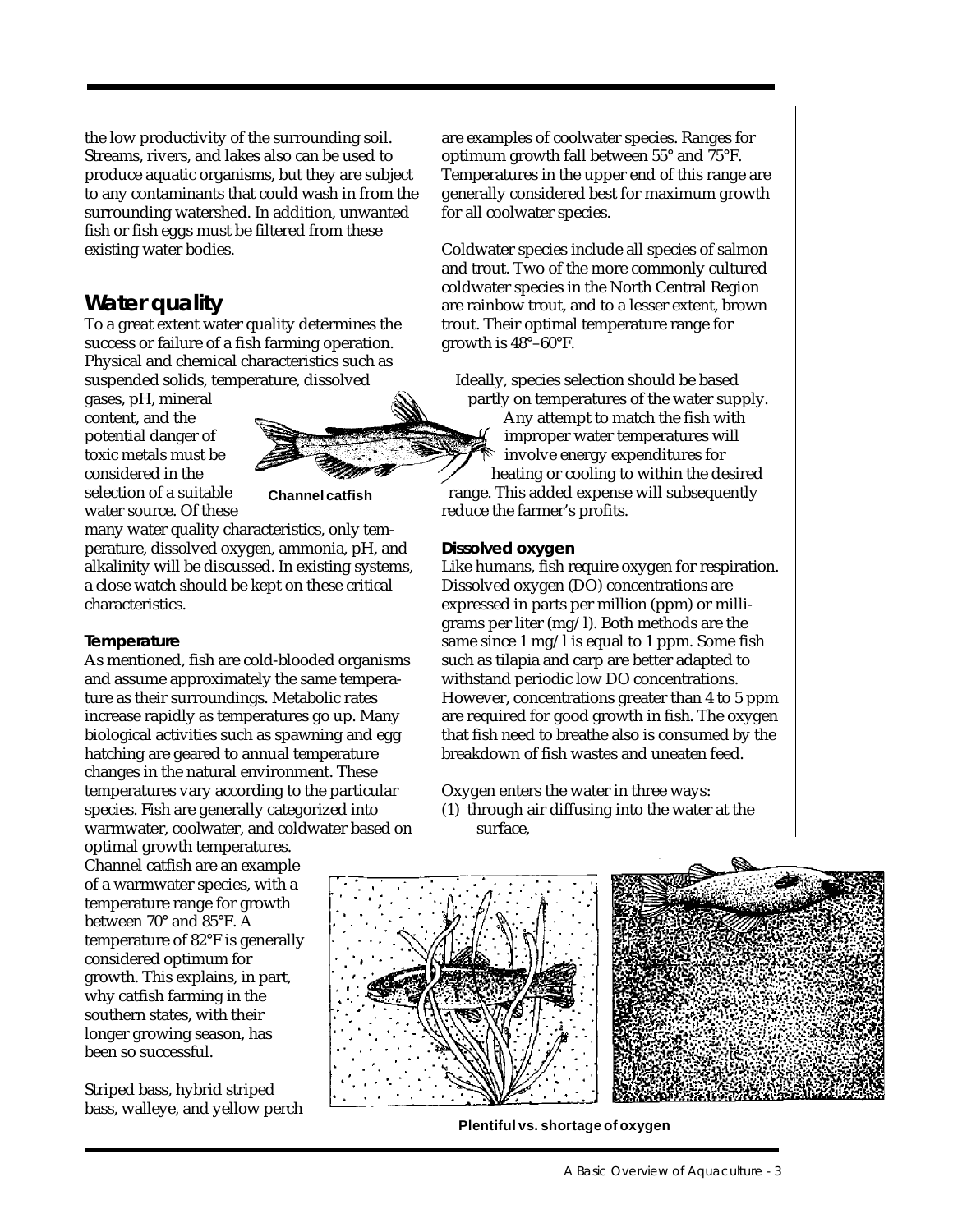- (2) through the photosynthesis of microscopic plants (algae) in ponds. (In this process carbon dioxide is converted into food by plants and oxygen is released as a by-product.)
- (3) through mechanical means. (The levels of oxygen can be increased.)

**Ammonia, nitrites, and nitrates** Fish excrete ammonia and a lesser amount of urea into the water as wastes. Two forms of

> ammonia occur in aquaculture systems: ionized  $(NH<sub>4</sub><sup>+</sup>)$  and un-ionized  $(MH<sub>3</sub>)$ . The un-ionized form of ammonia is extremely toxic to fish; ionized

ammonia is not. Both forms are

grouped together as "total ammonia nitrogen." Through biological processes, toxic ammonia can be degraded to harmless nitrates as shown below.

 $O_2$   $O_2$ Ammonia (NH<sub>3</sub>)  $\rightarrow$  Nitrites (NO<sub>2</sub>)  $\rightarrow$  Nitrates (NO<sub>3</sub>)

bacteria bacteria

In natural waters, such as lakes, ammonia may never reach critically high levels due to the low densities of fish. But the aquaculturist must maintain high densities of fish and therefore runs the risk of ammonia toxicity. Un-ionized ammonia levels rise as temperature and pH increase. Toxicity levels for un-ionized ammonia depend on individual species; however, levels below 0.02 ppm are generally considered safe. Dangerously high ammonia concentrations usually are limited to water reuse systems, where water is continually recycled. However, the intermediate form of ammonia – nitrite – has been known to occur at toxic levels in fish ponds.

### **pH, alkalinity, and hardness**

The quantity of hydrogen ions in water determines whether it is acidic or basic. The scale for measuring the degree of acidity is called the pH scale, which ranges from 1 to 14. A value of 7 is neutral, neither acidic nor basic; values below 7 are considered acidic; above 7 basic. The acceptable pH range for fish culture is normally between pH 6.5 and 9.0.

Alkalinity is a system by which wide pH fluctuations are prevented or "buffered." It is a measure of the carbonates  $(CO<sub>3</sub><sup>-2</sup>)$  and bicarbonates  $(HCO<sub>3</sub>)$  as expressed in terms of equivalent calcium carbonate (CaCO<sub>3</sub>). An example of this type of buffering system is the addition of agricultural lime to prevent decline in pH. Hardness is the measure of the calcium and magnesium portion of the buffering system. These two elements can be absorbed by the fish's gills and, in addition to other uses, they help with the bone development in fish. Fish will grow over wide ranges of alkalinity and hardness, but values of 120–400 ppm are considered optimum.

## **Types of aquaculture**

The most widely recognized types of aquaculture in the United States is the catfish industry in the south and the trout farms in Michigan and the West. Both of these industries involve the culture of a single fish species for food. Another familiar type is the production of bait minnows and crayfish for use by recreational fishermen. There are several categories for production of aquaculture products: (1) food organisms, (2) bait industry, (3) aquaria trade—ornamental

> and feeder fish, (4) fee fishing, (5) pond and lake stockings, and (6) biological

> > **Food**

**organisms** The production of food organisms is the most common form of aquaculture

supply houses.

practiced in the United States. Of the approximately 60 species that have potential to be grown as food fish, technical support and markets limit these to a select few. The most common food fish and shellfish being grown in the United States are: catfish, trout, salmon, carp, crayfish, freshwater shrimp, striped bass and their hybrids, and tilapia.

**Crappie**

### **Rainbow trout**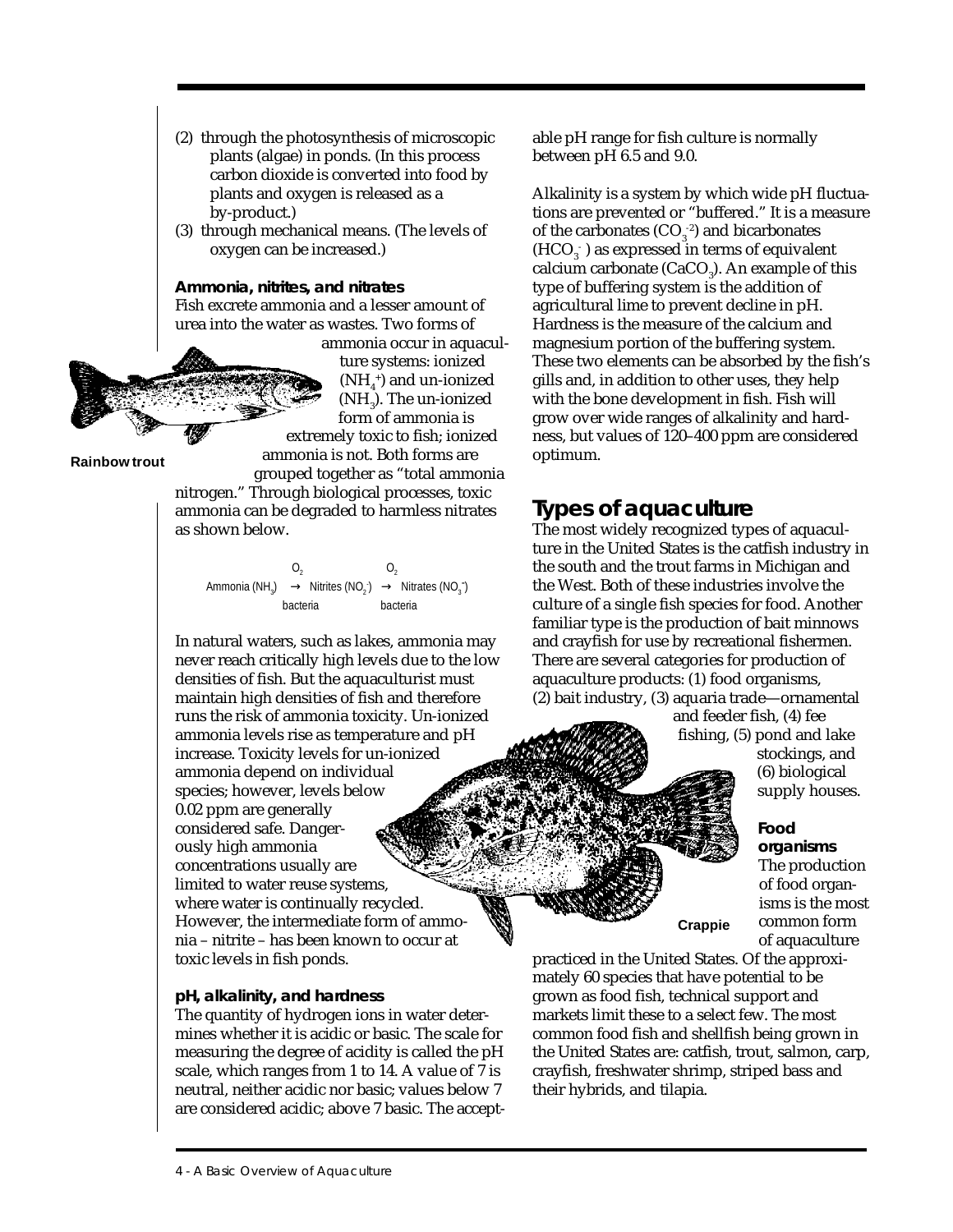### **Bait industry**

Sometimes known as minnow and crayfish farming, the bait industry is a surprising one. Although the exact size of the industry is not known, nearly all states east of the Rocky Mountains, as well as Arizona and California west of the continental divide, have some bait farming. Species of fish and shellfish produced include: golden shiners, fathead minnows, goldfish, carpsuckers, bluntnose minnows, tilapia, suckers, and crayfish.

### **Aquaria trade**

The ornamental fish, plant, and snail industry may be divided into two types. First, the tropical fish and plant industry, which originated in south Florida where annual temperatures are similar to those of the plant or animal's native range. The other varieties of ornamentals cultured are the goldfish and the Koi Carp, which are coolwater species. The tropical fish group does not tolerate temperatures **Goldfish**

associated with the temperate zone, and thus is unsuitable in the Midwest for pond production during most of the year.

There is potential to produce several species indoors in tanks or aquaria where temperatures can be closely controlled. Species that could be produced in this way are several of the livebearers (guppies, mollies, and swordtails), gouramies, and cichlids, such as angel fish and discus fish. There is also a demand for native fish in the ornamental industry. Small garfish, sturgeon, and the bowfin are two examples of native fish that are being sold as ornamentals.

In addition to growing ornamental fish, there are farmers who grow fish for use as "feeders" for the larger fish-eating aquarium fish. Most feeder fish sold are goldfish, but other species sold when approximately 1–2 inches long can also be considered feeder fish.

#### **Fee fishing**

Fee fishing ponds, sometimes called catch-out ponds, usually are small, heavily stocked bodies of water containing one or more kinds of fish that are of catchable size. There are three basic types of fee fishing operations: long-term leasing, day leasing, and fish-out. Exclusive long-term fishing rights to a private pond or lake can be leased to a group or individual, e.g., a hunting club. Day leasing is similar to long-term leasing but it is for a single day. Generally, the operator of a fish-out pond charges a basic fee for one-half or one day of fishing, and/or a fee for each pound or inch of fish caught. Additional

> facilities provided at fishout ponds may include snack bar, bait and tackle shop, boat rentals (for larger ponds), picnic facilities, public rest rooms, and parking facilities.

The type of fish stocked into fee fishing ponds depends on pond conditions. Coldwater ponds are normally stocked with trout. Warmwater ponds usually are stocked with channel catfish, bullheads, and/or hybrid

sunfish. Ponds stocked with bass and bluegills usually do not supply the catch rate necessary for a successful fee fishing business unless they also are regularly stocked with catfish.

#### **Pond and lake stockings**

With the many farm ponds found throughout the North Central Region, production of sport fish to stock them can be a very profitable business. In addition to farm ponds, fish needed for stocking city or county lakes may be obtained from the private producer. Many combinations of fish are suitable for stocking in ponds and lakes. Some of the more commonly cultured

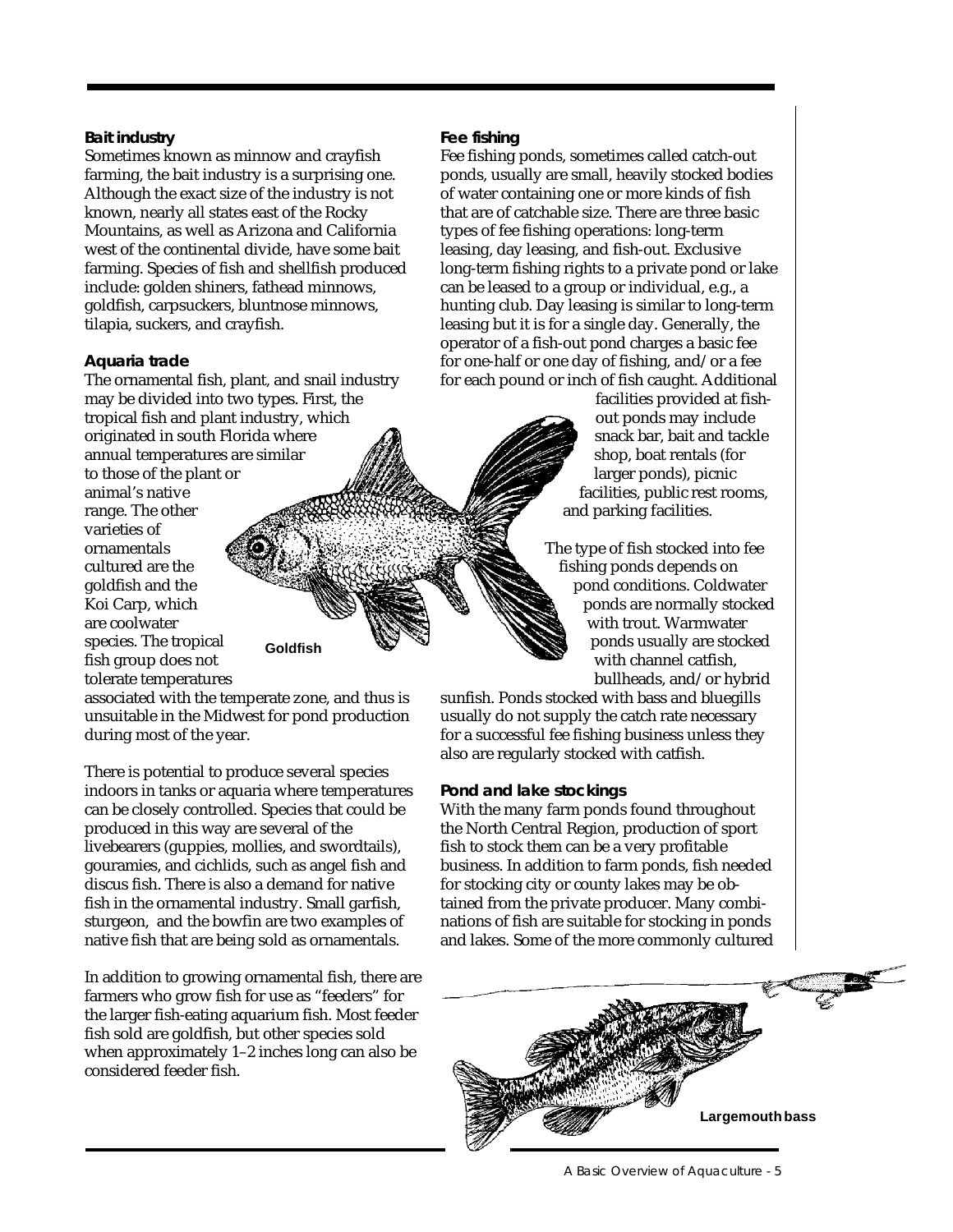species are largemouth bass, bluegill, redear sunfish, hybrid sunfish, channel catfish, bullheads, trouts, crappies, walleye, yellow perch, fathead minnows, bluntnose minnows, and golden shiners. Generally fish are stocked at below catchable size, and then grow more in the ponds.

Those who purchase fish for pond or lake stockings usually buy mixtures of several species and stock according to "recipes." This procedure allows the pond to maintain a balance of predator fish (largemouth

bass, walleye, and trout) and prey species (bluegill and other sunfishes) for several years. However, a pond owner will usually need to renovate his or her pond and restock every five to seven years to maintain the proper ratio for predator and prey species. This periodic restocking provides good management for the pond owner and a continual market for the suppliers of stockable-size fish.

### **Biological supply houses**

Raising aquaculture products for biological supply houses covers a broad range of organisms. Everything from algae to turtles is used in some form by educational and research institutions. The producer should conduct a good deal of marketing research before attempting to specialize in only one aspect of production for biological supply houses. Instead of specializing, some producers take advantage of aquatic organisms that live with the culture of their target species. They sell these to biological supply houses as a supplemental source of revenue.

## **Production phases**

Regardless of the form of aquaculture undertaken, it will involve at least one of the following production phases: (1) securing and spawning of brood stock, (2) hatching of eggs, (3) growing fry to produce fingerlings, and (4) stocking and grow-out of fingerlings to marketable size.

Some farmers will perform all phases of production while others may specialize and skip one or more of the four phases of production. These farmers may, for example, produce only fingerlings to sell to farmers who will in turn grow those fish for market as food fish. Most trout

> farmers in the eastern United States purchase eggs from large western farms, thus eliminating the need to maintain broodstock for spawning. The number of production levels chosen for an individual farm usually is based on: the size of the

**Crayfish**

operation, expertise, amount of capital available to purchase specialized equipment, and personal preference.

Marketing is extremely important in the production of any type of aquaculture species. Without a well-thought-out marketing plan, the aquaculturist may be faced with a serious obstacle. Before attempting to go into full scale production, the producer should have several market outlets for the product.

# **Production methods**

When describing aquatic production systems, the aquaculturist refers to the water-holding facility in which the organisms are grown. Several kinds of water facilities may be needed for growing fish. The kind of facility depends on the size of the farm and the type of fish farming. These facilities are grouped into four types: ponds, cages, raceways, and recirculating systems.

Further distinctions can be made within each type of facility based on the level of intensity used by the producer. The terms "extensive" and "intensive" are sometimes used when describing the amount of inputs (labor, feed, materials, or equipment) used in an operation. Extensive production usually means the addition of no or few inputs with a resulting low production level. Natural lakes and farm ponds are examples of extensive systems. Fish culture ponds sometimes are described as being extensive even when some very intensive manage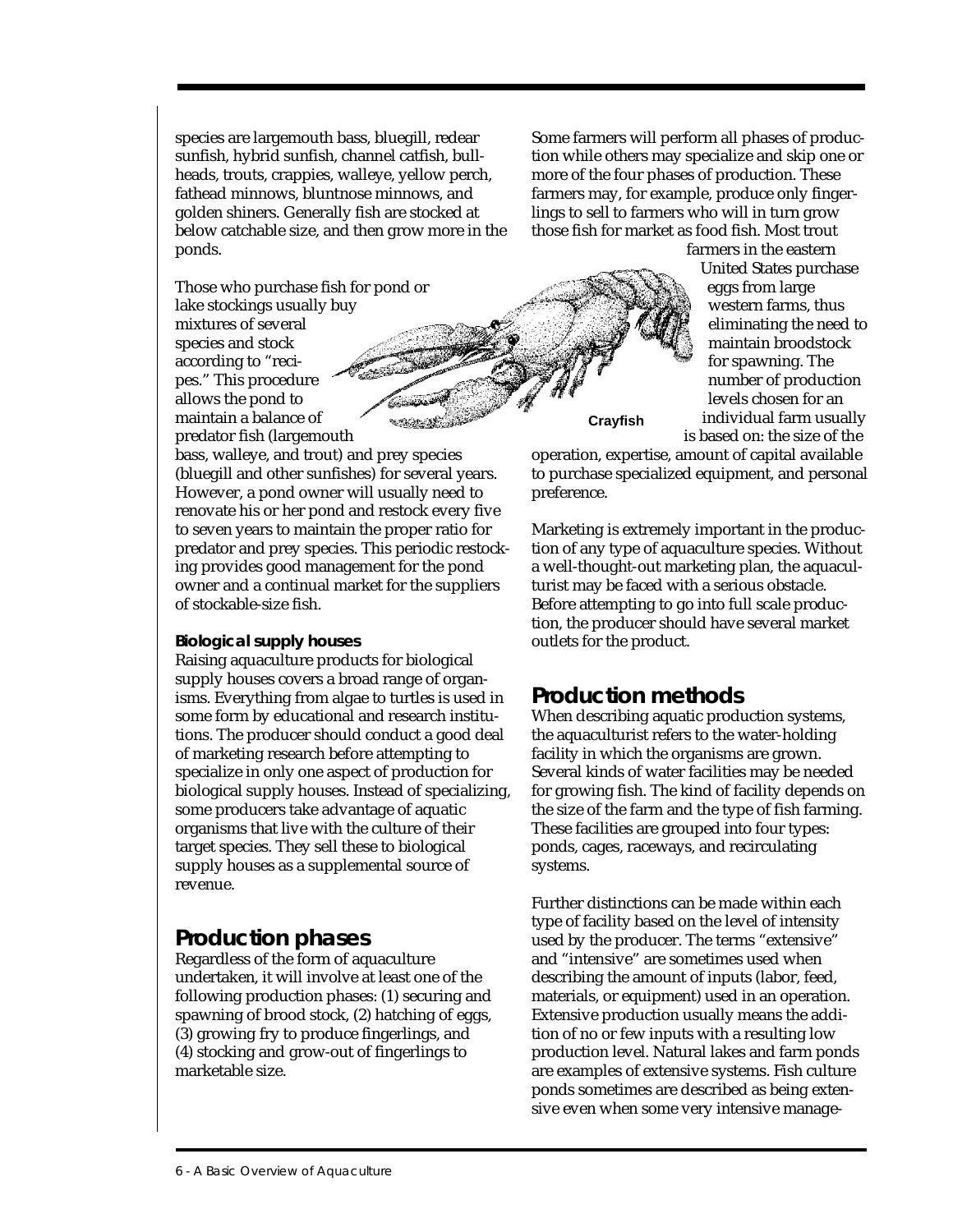ment strategies are used. Intensive production, on the other hand, refers to the increasing use of inputs, which generally increases the yield.

It should be noted that a point comes when the inputs exceed the outputs. This trend for outputs to increase more slowly than inputs is called the law of diminishing returns and usually is associated with expenses versus income.

## **Ponds**

The most common production system in use is the earthen pond. These ponds may be anything from a small farm pond to one specifically designed and built for aquaculture. While the non-drainable farm pond or water storage lake can be used for many types of aquaculture, it is not well-suited for others due to the lack of a drainage system, questionable water quality, and inconsistent water depths. Nevertheless, non-drainable farm ponds are used to produce fish in cages and in fee-fishing operations.

Ponds constructed for fish culture are called dike or levee ponds. Levee ponds require an adequate amount of good quality water and clay soils that retain water. The slope of the pond site also affects the selection of the site. Ponds built on a slight slope can be easily gravity-drained. Anywhere from a 2- to 5-foot rise per 100 feet is usually an acceptable slope. The shape of levee ponds is usually rectangular, but occasionally, square ponds or contour ponds are used. An advantage of rectangular ponds is the reduced length of the seine needed to harvest the pond.

The types of levee ponds are holding ponds, spawning ponds, rearing ponds, and grow-out ponds. The size of a levee pond depends on its planned use. For example, a pond used for spawning fish will be smaller then a pond used to grow out fish to marketable size. Spawning ponds can be as small as one-fourth acre and grow-out ponds may exceed 20 acres. Smaller ponds are easier to manage; however, they are more expensive to build on a per unit area basis.

Production in ponds can range from 2,000 to 10,000 pounds per acre per year (lb/acre/yr.) depending on the level of intensity. One way to increase annual production is through continual harvesting. This is accomplished by selectively harvesting the larger fish and replacing them

with new fingerlings. When using this method, a single yearly harvest is replaced by staggered harvests.

## **Cage Culture**

Cage culture of fish uses existing water resources (i.e. lakes or ponds) but encloses the fish in a cage or basket, which allows water to pass freely between the fish and the pond or lake. One of the main advantages is the ease of harvesting. Cage culture is an alternative to pond culture where typical levee ponds are not available. Small lakes, mining pits, and farm ponds may be used in cage culture. Cage culture is attractive because ponds or lakes too deep for seining can still be used to produce fish.

Though the shape and size of an

## **Hybrid striped bass**

individual cage can vary, some of the more common cages are rectangular, 3x4x3 feet or 8x4x4 feet; square, 4x4x4 feet or 8x8x4 feet; and round, 4x4 feet. These cages float and are placed in the open part of the pond with at least two feet of water between the bottom of the cage and the pond bottom. A key point to recognize in cage culture is that total production is no greater in cages than in ponds, even though it appears that the farmer will only be using a small part of the water. In fact, good water circulation must be assured to prevent oxygen depletion in and around the cages.

Production rates in cages is similar to ponds, with 1,000–5,000 lb/acre/yr. possible from a series of cages. The production rate can be increased from the double cropping of a warmwater and a coldwater species. For example, catfish are grown in the warm summer months, then harvested and replaced by trout in the winter. Production of up to 500 lb/year is possible from a single 4x4x4 foot cage.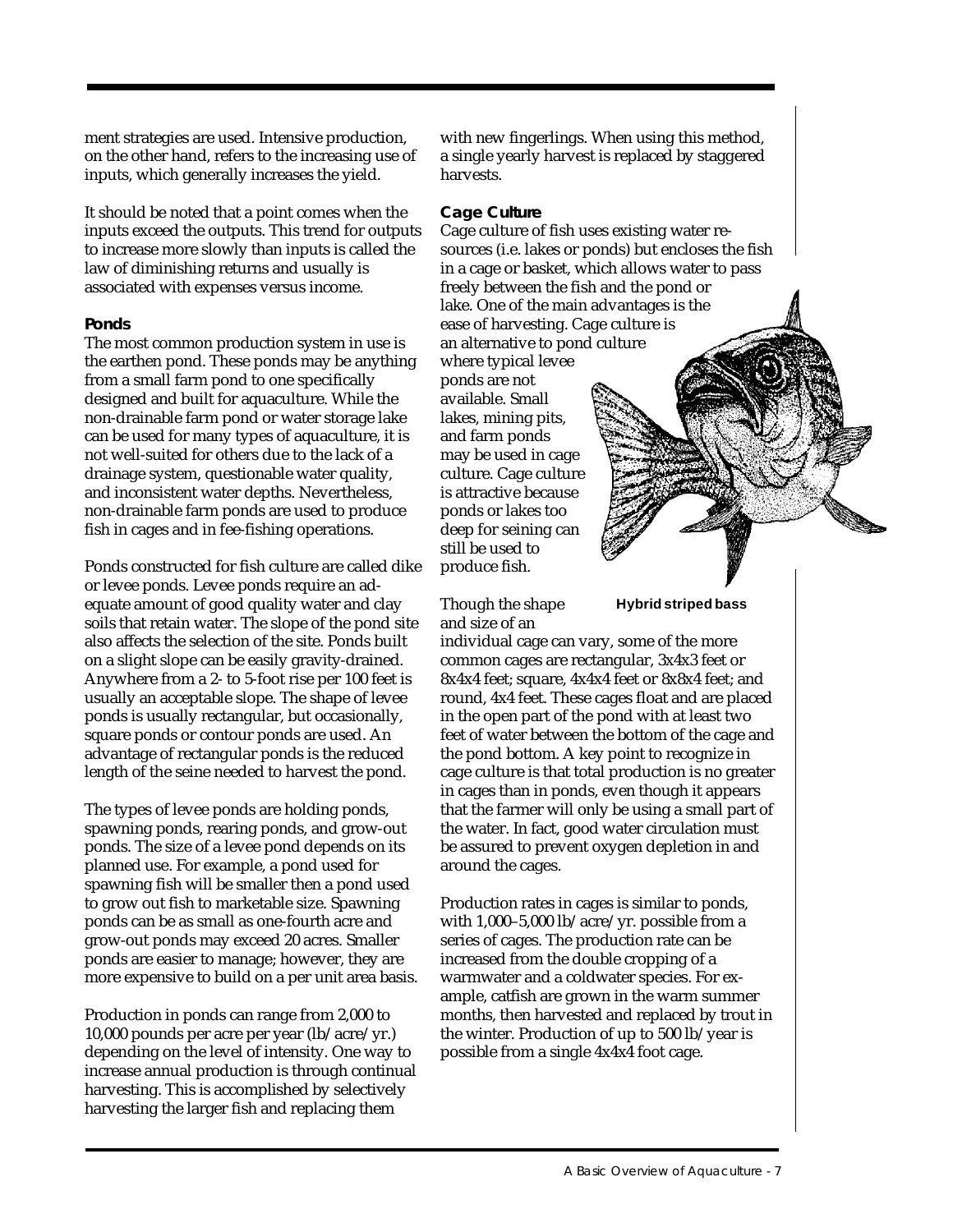## **Raceways**

Rectangular raceways are used almost exclusively for trout production, but it is possible to culture other species of fish in them. A raceway production facility requires large quantities of inexpensive high quality water. The water is normally obtained from a spring or stream and is passed through the raceways using gravity ("once-through" or "open" system). The raceways are arranged in a series on a slightly sloping terrain, taking advantage of gravity to move the water through each unit.

Raceways may be built of concrete, block, tile, bricks, wood, or other durable materials, or they can be earthen. Earthen raceways are cheaper to build, but the high volumes and velocity of water cause varying degrees of erosion. Thus, they are not often used. Dimensions of raceways vary, but generally a length:width:depth ratio of 30:3:1 provides favorable characteristics.

Recirculating raceway facilities also are possible. In this type of raceway, culture water is pumped back to a processing reservoir where wastes are removed. This type of facility is more expensive to operate and more complicated because of the energy needed to run the pump and the equipment needed to remove the waste.

Production in raceways is greater than that of ponds or cages because of the continual exchange of fresh water, which removes the wastes. Because production is partly based on flowing water through the raceways, yields are measured in pounds per gallon per minute (lb/gal/minute). Yields exceeding 20 lb/gal/minute have been obtained in intensive raceway production.

#### **Water Recirculating Systems**

A closed recirculating system refers to a production method that recirculates the water rather than passing it through only once. As a result, less water is needed for this type of system than for ponds or open raceways. Most recirculating systems are indoors, which allows the grower to maintain more control over the water (i.e. temperature) than in other production methods. Even though recirculating systems have many advantages over other production types, their overriding disadvantage is the initial capital investment.

Closed recirculating systems are generally composed of four components: the culture chambers, a primary settling chamber, a biological filter, and a final clarifier or secondary settling chamber. Each of these units is important to the system, although some closed recirculating water system designs have eliminated the secondary settling chambers. The components may be separate units or they may be arranged



**Schematic diagram for water recirculating systems.**

in combinations that make the system appear to have only one or two compartments. Each component may be very large or relatively small, but each must be in proper proportion to the others if the system is to perform properly. Production rates in closed recirculating systems vary considerably and usually depend on the type of system used and the user's expertise. Therefore, an accurate range of production could be very misleading. With this in mind, estimated yields range from 0.25 to 0.8 pounds per gallon (lb/gal). Producers interested in water recirculating systems should construct and test smallscale pilot systems before attempting large-scale production systems.

## **Summary**

Aquaculture is a form of agriculture which involves the propagation, cultivation, and marketing of aquatic plants and animals in a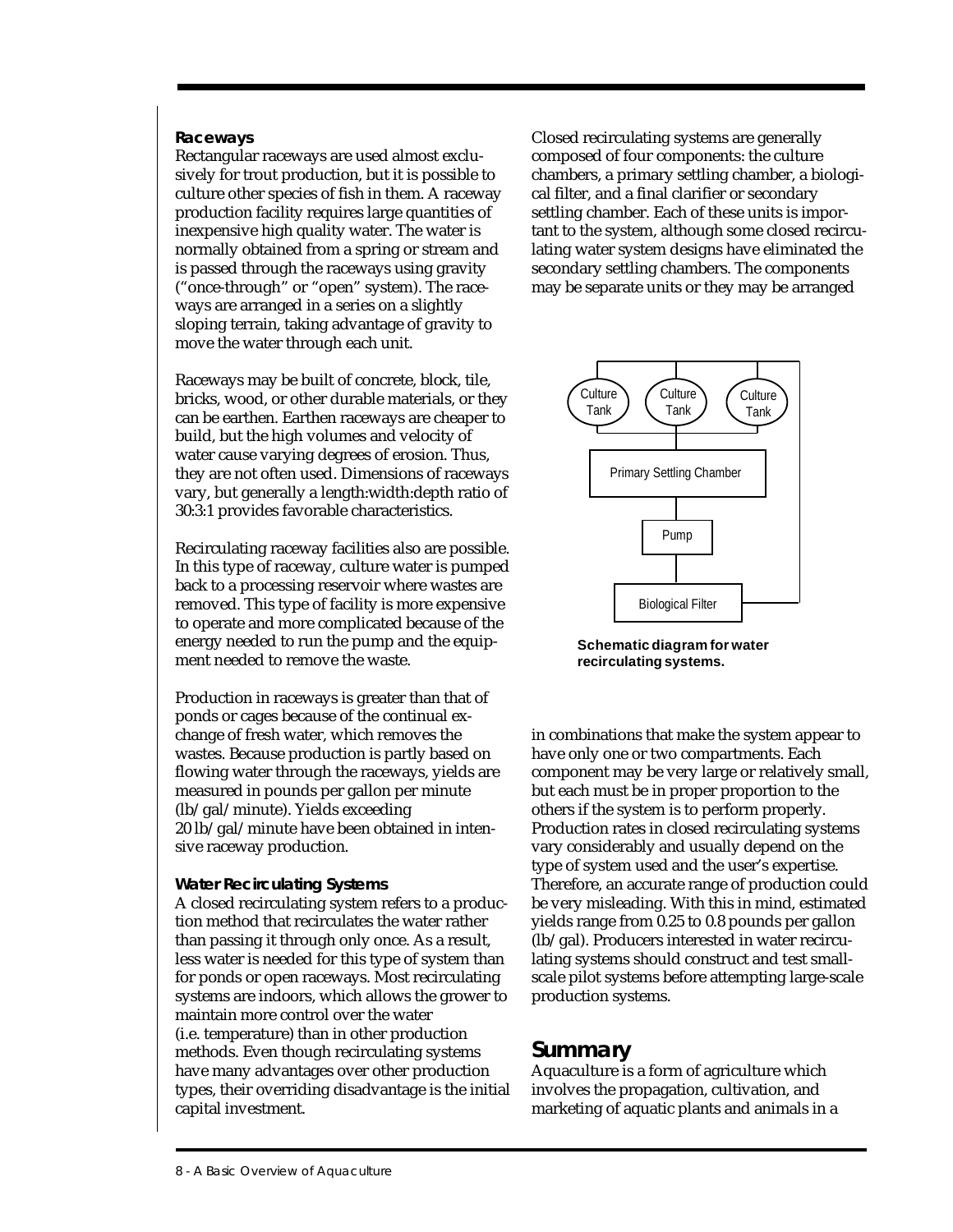more-or-less controlled environment. World fish farming started as early as 2000 B.C., but United States aquaculture started in the late l9th century. The firmly established catfish industry started in the early 1960s and has gone through four phases. The current phase shows a slowing in the expansion of catfish farming, and an increase in the production of other species.

Water supply and quality are the most important factors in selecting the proper location for an aquaculture facility. Wells and springs are the best sources of water, but other sources are acceptable if the quality and quantity are adequate. Important water quality characteristics to consider are temperature, dissolved oxygen, ammonia, nitrites, nitrates, pH, alkalinity, and hardness. In respect to temperature, fish

may be classified as warmwater, coolwater, and coldwater species, with each type having an optimal temperature range. Of the six types of aquaculture, the production

of food organisms such as catfish, trout, and hybrid striped bass are the best known. Others include: bait, aquaria, fee-fishing, lake stockings, and biological supply houses. Organisms from each of these six types will be produced using one of the following methods: ponds, cages, raceways, or water-recirculating systems.

Before considering aquaculture as a business, much research on requirements should be done. This research should include marketing, stocking, feeding, harvesting, transport, and capital investments.